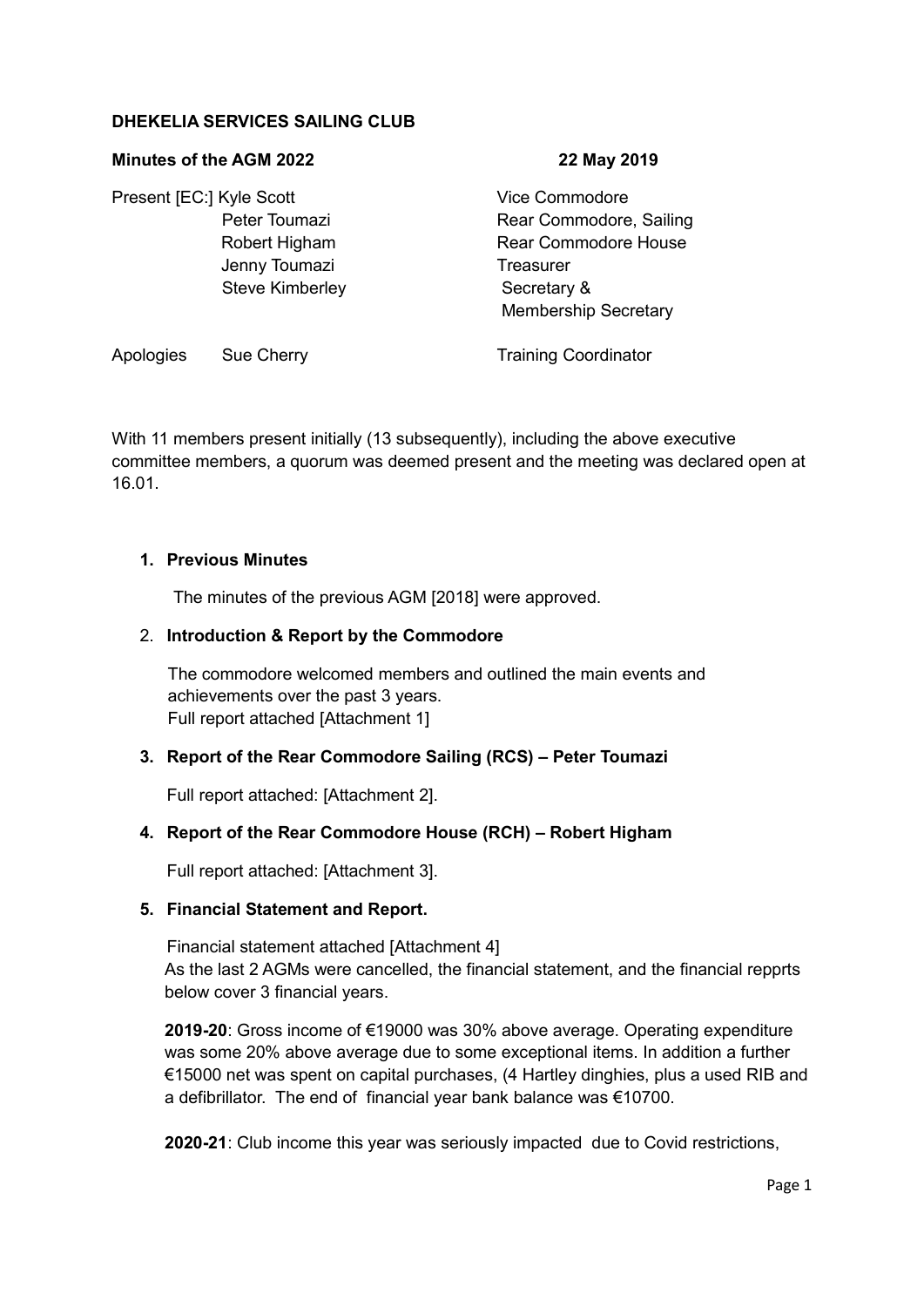and partial club closure. Training was virtually cancelled eliminating around €6000 of income. Membership income was were also reduced by some €2000 due to reduced member numbers, consequent on cancelled training. In the circumstances expenditure was controlled to 50% of the 5 year pre-covid average, and the end of year bank balance improved slightly to €11800.

**2021-22**: For the financial year just completed, with the re-starting of training, total income has recovered to €15200, just slightly below the pre-covid 5-year average. Expenditure has again been contained to just over 50% of pre-covid levels and consequently, the club remains in a financially strong position, with a bank balance of €18000.

Club membership currently stand at 79 members, up from 49 earlier this calendar year. The increase being primarily due to the number of training courses which have been run this year, where many of those trainees have joined as new members.

## **6. Honorary Members**

Fred Ayris was confirmed unopposed as an honorary member.

## **7. Election of Officers**

- 7.1 The post of Commodore is currently vacant, and will be filled in due course by the Station Commander.
- 7.2 The following posts are appointed by the Commodore and not subject to re-election: Vice Commodore, Treasurer, Secretary, and Principal.
- 7.3 Of the above posts,

Kyle Scott has agreed to continue as Vice Commodore. Jenny Toumazi has agreed to continue as Treasurer, Steve Kimberley has agreed to continue as Secretary. Robert Higham has agreed to continue as Principal.

7.4 The following electable officers were re-elected, unopposed:

Rear Commodore House, Robert Higham Rear Commodore Sailing, Peter Toumazi.

7.5 Jan Digweed was elected unopposed as Membership Sectary to replace Steve Kimberley who has resigned from the post. (Steve will remain on the EC as Secretary).

Jenny Toumazi was elected unopposed as Training Coordinator to replace Sue Cherry who has resigned from the post. (Jenny agreed to take on this post, in addition in addition to her duties as Treasurer, on a 3 month trial basis).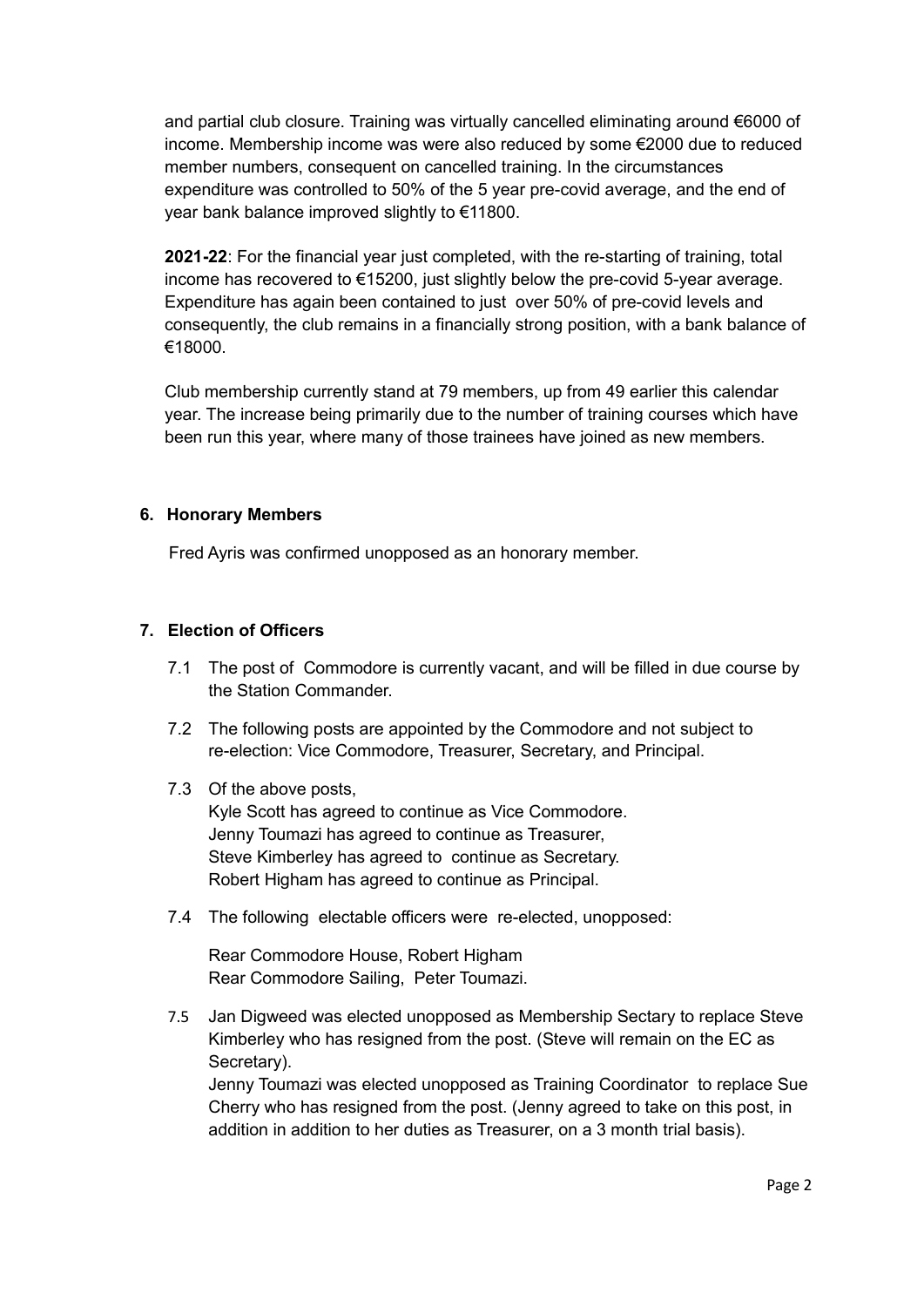## **8. Any Other Business**

The Executive Committee (EC) has proposed that the club Charter be amended to abolish the two sub-committees (for Sailing & Training, and House), as these sub-committees are no longer functional. In place of the sub-committees, the EC would be empowered appoint individual members to non-EC positions on an ad hoc basis as necessary. Members so appointed will be delegated to undertake specific roles as required, to assist the EC in its overall responsibilities. For example: Property Officer, Safety Boat Officer. This proposal was agreed in principle, unopposed. The Secretary is actioned to prepare an amended draft of the club charter, for review and consideration by members.

There being no further business the meeting closed at 16.35.

Steve Kimberley, **Secretary** 

### Attachments:

- 1. Commodore's Report
- 2. Report of the Rear Commodore Sailing
- 3. Report of the Rear Commodore House
- 4. Financial Statement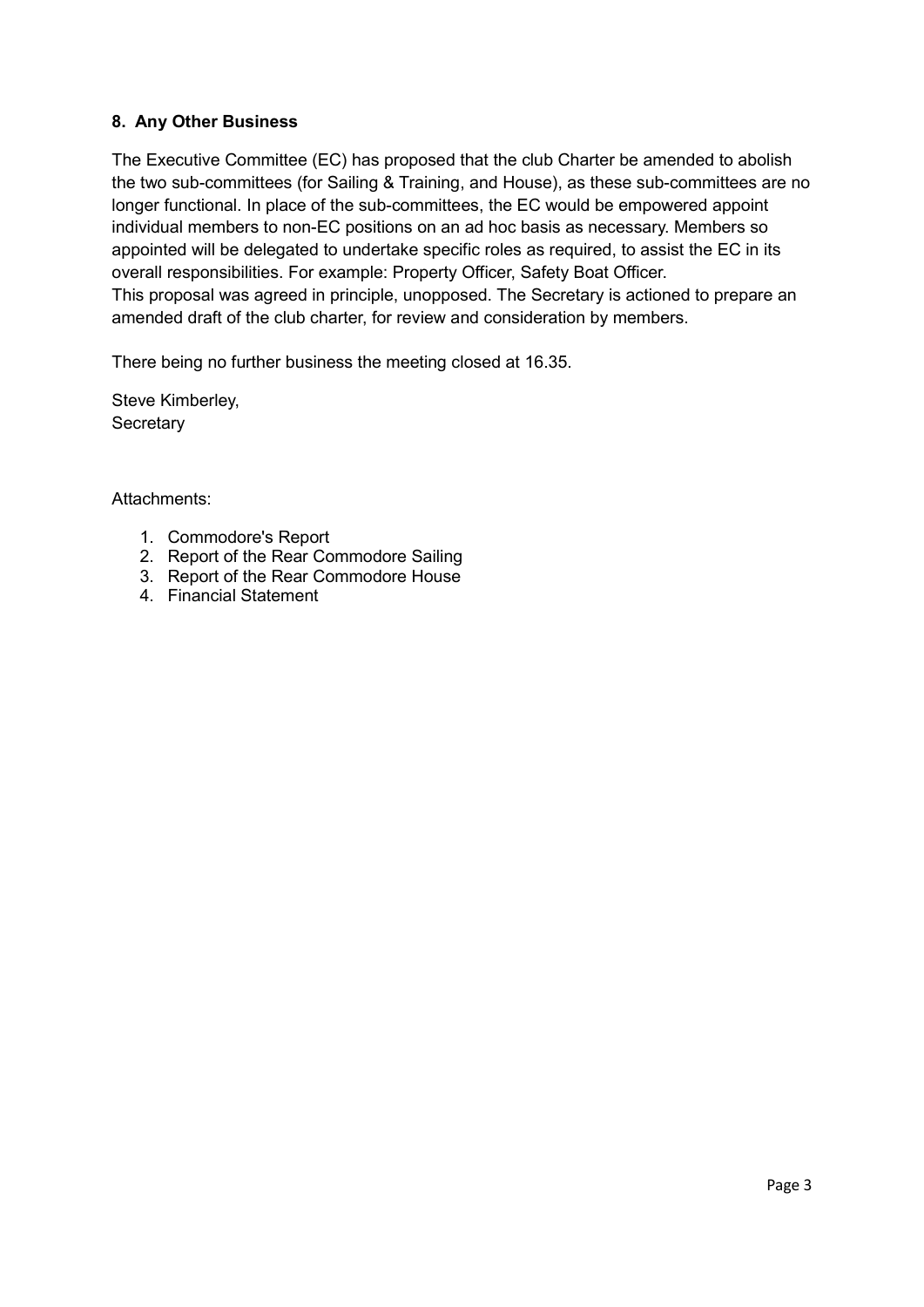## **2022 AGM Minutes Attachment 1**

## **Report of the Vice Commodore**

Since taking over the role of Vice Commodore, we have seen so many charges to the world with Covid-19 making normal club life difficult.

Since our last AGM (2019) we have Seen 4 Commodores' and now we are in a position without one which Is why I am leading he AGM today as Vice Commodore . Rest assured the committee and I are working hard to have a Commodore put In place, hopefully more on this in the next few weeks.

Over the last few months the club has survived due to the efforts of the Committee and our members so thank you to you all for continuing on.

The achievements of our members must also be mentioned at the recent Episkopi Regatta, with Helen McDonald coming 3rd in the Laser 1 class and Andy and Sue Cherry coming 1st overall. So well done all. We have also successfully completed 2 children's courses and one adult sailing course. And we now have 3 new power boat instructors so we are looking forward to seeing them on the water Instructing soon.

As we move forward you will have today that some committee members are resigning their positions so I thank them for their work during their time on the committee.

Over the next month we will do our best continue to grow the club.

Thank you

Kyle Scott

Vice Commodore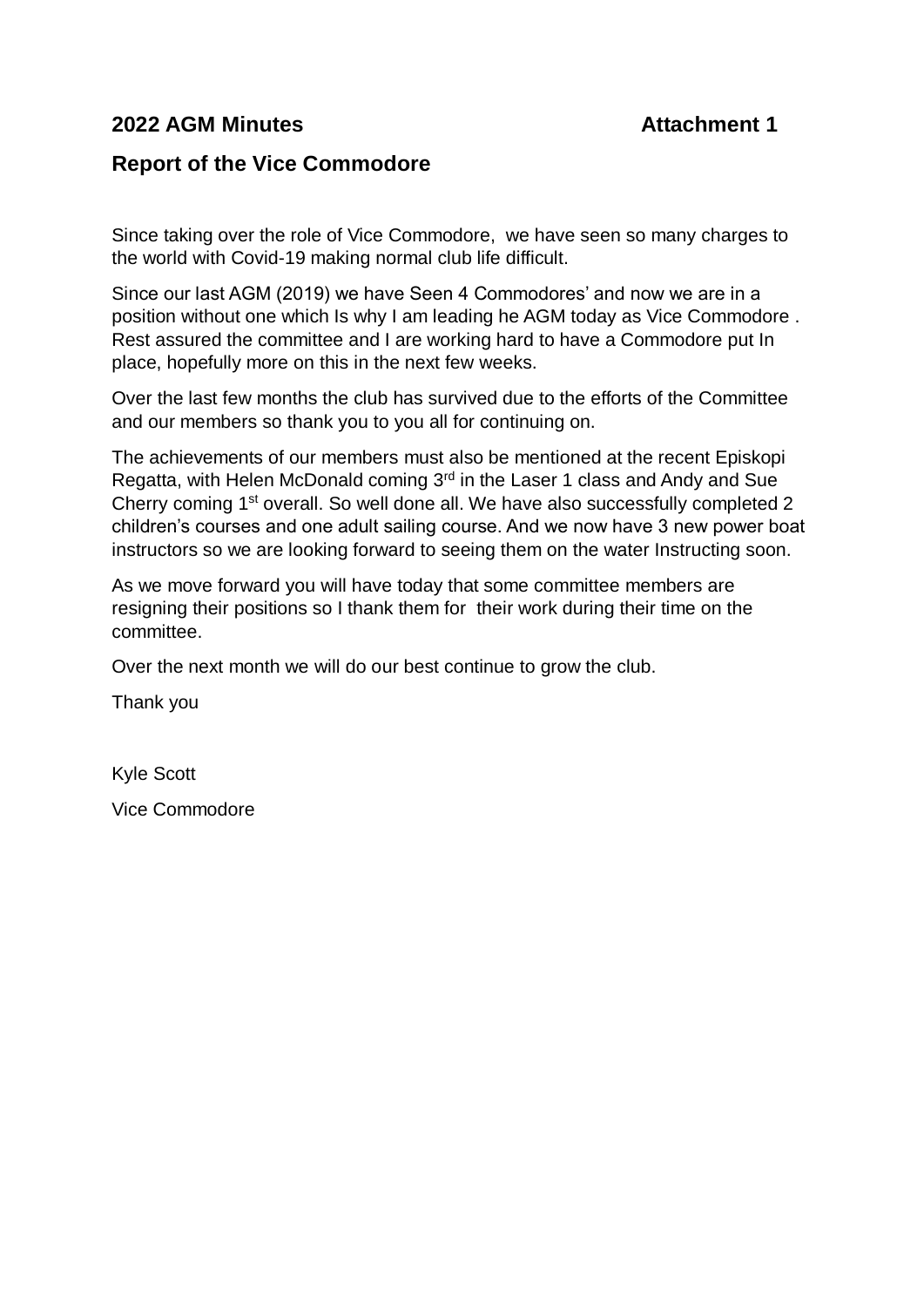## **Report of the Rear Commodore Sailing**

2020 and 2021 were very challenging years for the club due to covid. Very little sailing or training during this time.

The annual Regatta did not take place in 2020 and 2021 but we are now getting ready for the 2022 one at the end of September

However, we managed to sell 3 of the Old Laser 1 generating 1500 Euros one Bosun for 500 Euros and RIB no 3 for 1750 Euros total revenue to the club 3750 Euros. The remainder of the Bosuns are up for sale. 3 people expressed an interest but nothing definite at this point.

During the work months in 2020, 2021and 2022 a lot of maintenance work was done by a few ensuring the club looks good and functions well. We all need to pull together at the start of the year, when there is no sailing, and not leave it to the few. My thanks go to them.

I am sure you will all agree with me that the Club house has not looked so good for a long time. It is a pleasure to be here to use the facilities knowing that everything works well. I know this is nothing to do with RCS but on behalf of all the members I want to thank Robert as RCH for giving us such an amazing facility.

Thanks to Jeff for his hard work on the engines and trailers, Andy and Sue for encouraging new sailors and powerboat enthusiasts to the club by the training courses. A big thank you to Robert for running Powerboat courses single handily. Income from these courses has been excellent. A thank you to all who have assisted them.

In 2021 a good number of members went to Episkopi regatta and were warmly welcomed. A special mention to Helen Mc Donald who, having only just recently joint the club came third in the Laser 1 class and Andy and Sue for coming first in the L2Kclass.

A massive thank you to Emily ( ex-commodore)for all her hard work and support and for the wonderful news that she gave us that four new boats were shortly coming our way. The 4 Hartley 15s are now with us and available to be used for training.

This year we have invested in 6 new stainless-steel trolleys for Picos. The plan is to replace the rest of the Pico trolleys, subject to funds being available in the coming year.

Also, in 2020 we received RIB number 3 from the water sports centre and a new Yamaha engine was purchased for RIB 2 to replace the old Selva.

I stood for Rear Commodore Sailing in 2019 as a temporary measure (much to my wife's surprise) and 3 years later I am still RCS. This is only due the help and support I received from all the Executive committee members and the rest of the club members. If anybody wants to take this role on...... now is the time to speak. Otherwise I will carry on with everybody's help....... please.

Peter Toumazi Rear Commodore Sailing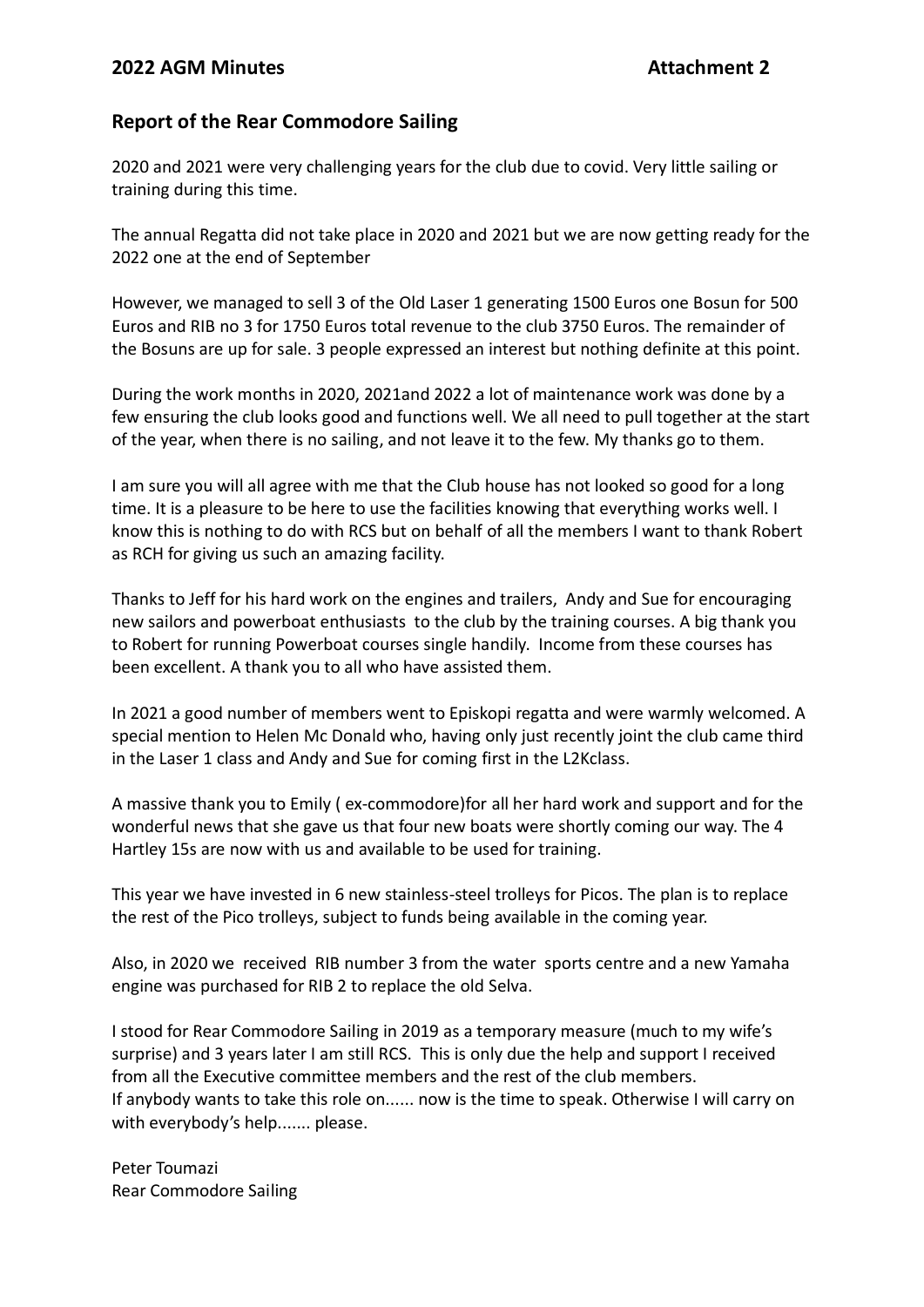# **2022 AGM Minutes Attachment 3**

# **Report of Rear Commodore House**

My last report was in the summer of 2019. What a lot has changed during this time.

Since early 2020 due to Covid and the restrictions the club has been closed for long periods. Hopefully we are now looking forward to a full 2022 and beyond.

My thanks go out to those who helped at the start of this year and did a large amount of refurbishment work to both the building and tables etc. Without your help the club would become very scruffy and uninviting to new members.

Slowly Covid restrictions appear to being eased, but I would ask all members and visitors to continue, for the time being, to sign in on entry to the club just in case we have to do a track and trace exercise.

Can I ask those who lock up the club to ensure all lights are out, especially in the changing rooms, before locking up. It is too easy just to go round shutting doors and leave lights on.

The bar continues to operate reasonably well, but I would ask you all to clear your tabs at the end of the weekend. There are a few tabs that have been carried forward for a number of weeks and it can become embarrassing when the person owing the money when asked to pay cannot remember it is still owed.

Due to rising costs, which cannot be avoided, there will be some increases in the bar tariff from June 1st. Tea and Coffee will be €1.00, shot of spirit will be €1.50, crisps will be  $\epsilon$ 1.00 and fizzy water will be  $\epsilon$ 1.00. As the year goes on and if prices continue to increase there may well have to be some more adjustments made.

I would ask sailors to hang their buoyancy aids back upstairs rather than leave them lying about the changing rooms.

Please continue to help keep the club clean and tidy.

Thank you.

Robert Higham

RCH